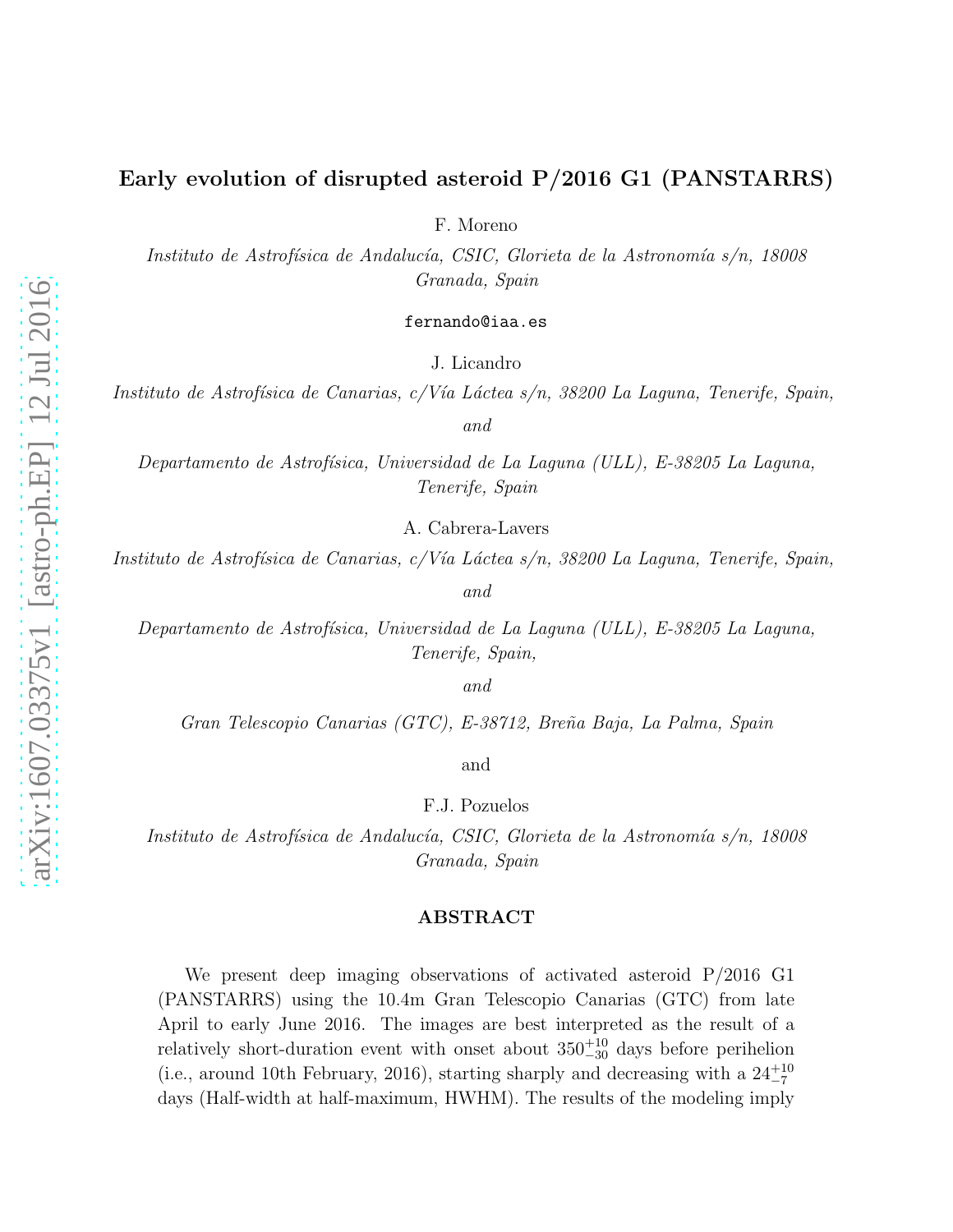the emission of  $\sim$ 1.7×10<sup>7</sup> kg of dust, if composed of particles of 1 micrometer to 1 cm in radius, distributed following a power-law of index  $-3$ , and having a geometric albedo of 0.15. A detailed fitting of a conspicuous westward feature in the head of the comet-like object indicates that a significant fraction of the dust was ejected along a privileged direction right at the beginning of the event, which suggests that the parent body has possibly suffered an impact followed by a partial or total disruption. From the limiting magnitude reachable with the instrumental setup, and assuming a geometric albedo of 0.15 for the parent body, an upper limit for the size of possible fragment debris of ∼50 m in radius is derived.

Subject headings: Minor planets, asteroids: individual  $(P/2016 \text{ G1} (PANSTARRS))$ — Methods: numerical

## 1. Introduction

P/2016 G1 (PANSTARRS) (hereafter P/2016 G1 for short) was discovered by R. Weryk and R. J. Wainscoat on CCD images acquired on 2016 April 1 UT with the 1.8-m Pan-STARRS1 telescope [\(Weryk & Wainscoat 2016](#page-8-0)). From the derived orbital elements  $(a=2.853)$ AU,  $e=0.21$ ,  $i=10.97°$ ), its Tisserand parameter respect to Jupiter [\(Kresak 1982\)](#page-8-1) can be calculated as  $T_J=3.38$ , so that the object belongs dynamically to the main asteroid belt. The discovery images revealed however a cometary appearance showing clear evidence of a tail extending for approximately 20′′, and a central condensation broader than field stars [\(Weryk & Wainscoat 2016\)](#page-8-0). Since the discovery of the object 133P/Elst-Pizarro in 1996 (see e.g. [Hsieh et al. 2004](#page-8-2), and references therein), about twenty objects of this class have been discovered, whose activity triggering mechanisms have been proposed to range from impact-induced to rotational disruption, while the activity has been found to last from a few days or less to a few months. In this latter case, sublimation-driven of volatile ices has been invoked as the most likely mechanism of dust production, although gaseous emissions lines have remained undetected to date. For a review of the different objects discovered so far, their orbital stability, and their activation mechanisms, we refer to [Jewitt et al. \(2015\)](#page-8-3).

In this paper we report observations of P/2016 G1 acquired with the 10.4m GTC, and present models of the dust tail brightness evolution from late April to early June 2016. We provide the onset time, the total dust loss, and the duration of the activity, and attempt to identify which physical mechanism is involved in its activation.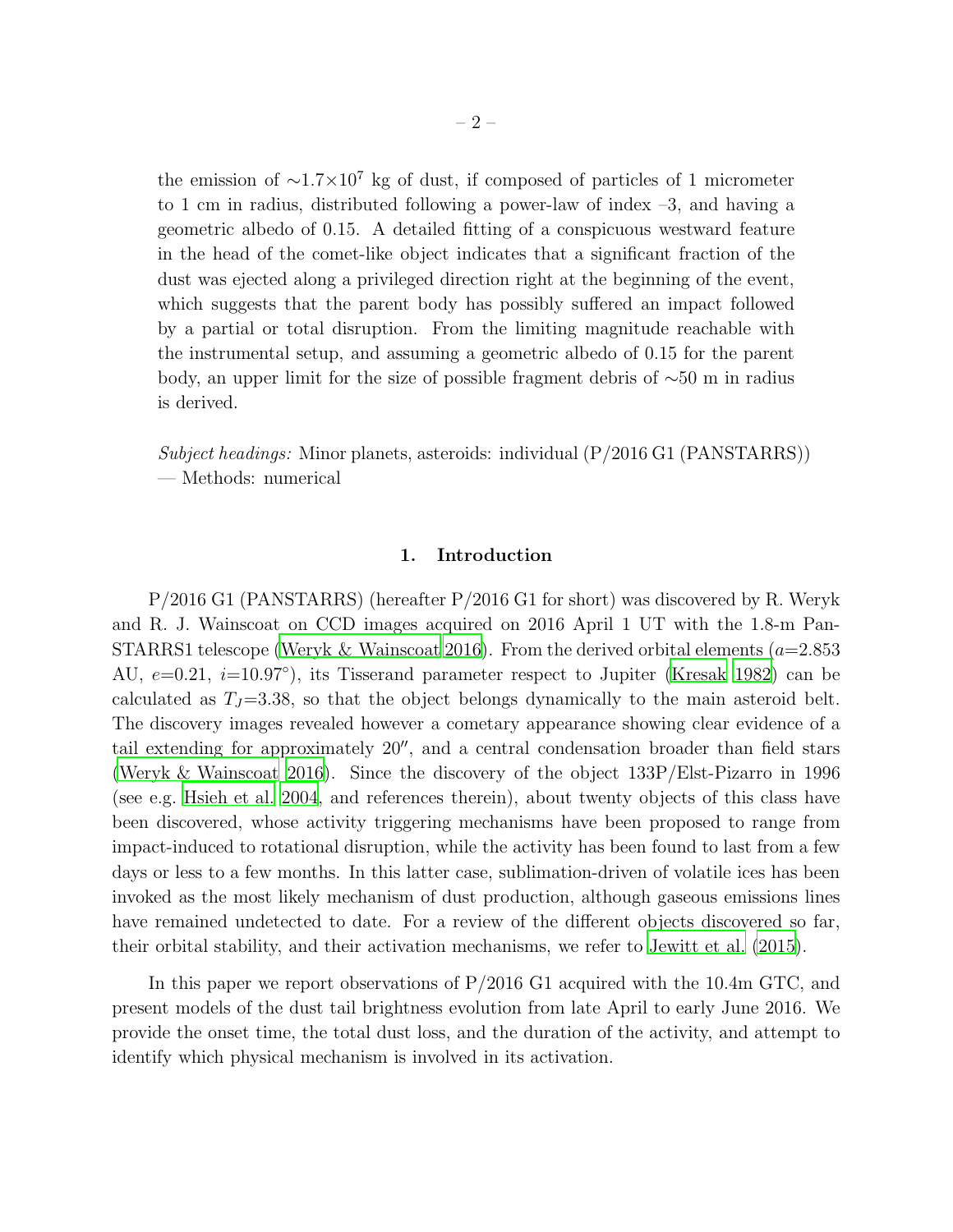#### 2. Observations and data reduction

Observations of P/2016 G1 were scheduled immediately after the discovery alert, within our long-term GTC program of activated asteroids observations. CCD images of P/2016 G1 have been obtained under photometric and excellent seeing conditions on the nights of 20 April, 28 May, and 8 June 2016. The images were obtained using a Sloan r' filter in the Optical System for Image and Low Resolution Integrated Spectroscopy (OSIRIS) camera-spectrograph [\(Cepa et al. 2000;](#page-7-0) [Cepa 2010\)](#page-7-1) at the GTC. The plate scale was  $0.254''$  px<sup>-1</sup>. The images were bias subtracted, flat-fielded, and their flux was calibrated using standard stars from [Smith et al. \(2002](#page-8-4)). Those stars are observed with a slight defocus applied to the telescope in order to get high S/N in one second exposures, needed to avoid shutter nonuniformity effects in the photometry (that is accurate to  $1\%$  level). A median stack image was produced for each night of observation from the available frames. These images were converted from mag arcsec<sup>−</sup><sup>2</sup> to solar disk intensity units (the output of our Monte Carlo dust tail code) by setting  $r'_{\odot}$ =-26.95, obtained assuming  $V_{\odot}$ =-26.75 and  $(B - V)_{\odot}$ =0.65 [\(Cox](#page-7-2) [2000\)](#page-7-2), and the photometric relations from [Fukugita et al. \(1996\)](#page-7-3). The log of the observations is presented in Table 1. This table includes the date of the observations (in UT and in days to perihelion), the heliocentric  $(R)$  and geocentric  $(\Delta)$  distances, the solar phase angle  $(\alpha)$ , the position angle of the Sun to comet radius vector (PsAng), and the angle between the Earth and the asteroid orbital plane (PlAng). The reduced images are shown in Figure 1, in the conventional North-up, East-to-the-left orientation, and showing the directions of the Sun and orbital motion of the object.

The elevation of the Earth above the asteroid orbital plane ranges from nearly edge-on view (PlAng=–0.9◦ on April 21) to PlAng=–6.1◦ on June 8, allowing different viewing angles of the tail for an adequate analysis in terms of dust tail models. The conspicuous appearance of the object, with the lack of a central condensation (nucleus), and an inverted-C-shaped head with some westward extension that becomes apparent as PlAng becomes larger and larger, immediately suggest a likely disruptive phenomenon as the cause of the observed activity. Dust motion between the first and last observation can also contribute to the morphology changes. In those images, no small condensations that could be attributed to small fragments, (as detected for P/2013 R3 or P/2012 F5, see [Jewitt](#page-8-5) et al. [2014;](#page-8-5) [Drahus et al.](#page-7-4) [2015\)](#page-7-4), are seen, however. The limiting magnitude with OSIRIS Sloan r′ filter for getting a signal-to-noise ratio  $S/N=3$ , assuming a dark background, a seeing disk of  $FWHM=1.0''$ , and an airmass of 1.2, would be, for the total exposure time of 1080 s of the night of 28 May, 2016, of  $r'=25.8$  (see [http://www.gtc.iac.es/instruments/osiris/\)](http://www.gtc.iac.es/instruments/osiris/). For the observational geometric conditions of that night (see Table 1), a spherical body of 47 m in radius, characterized by a geometric albedo of 0.15, and a linear phase coefficient of 0.03 mag  $\text{deg}^{-1}$ , would have this magnitude. Hence, no parent body or fragments larger than that size would have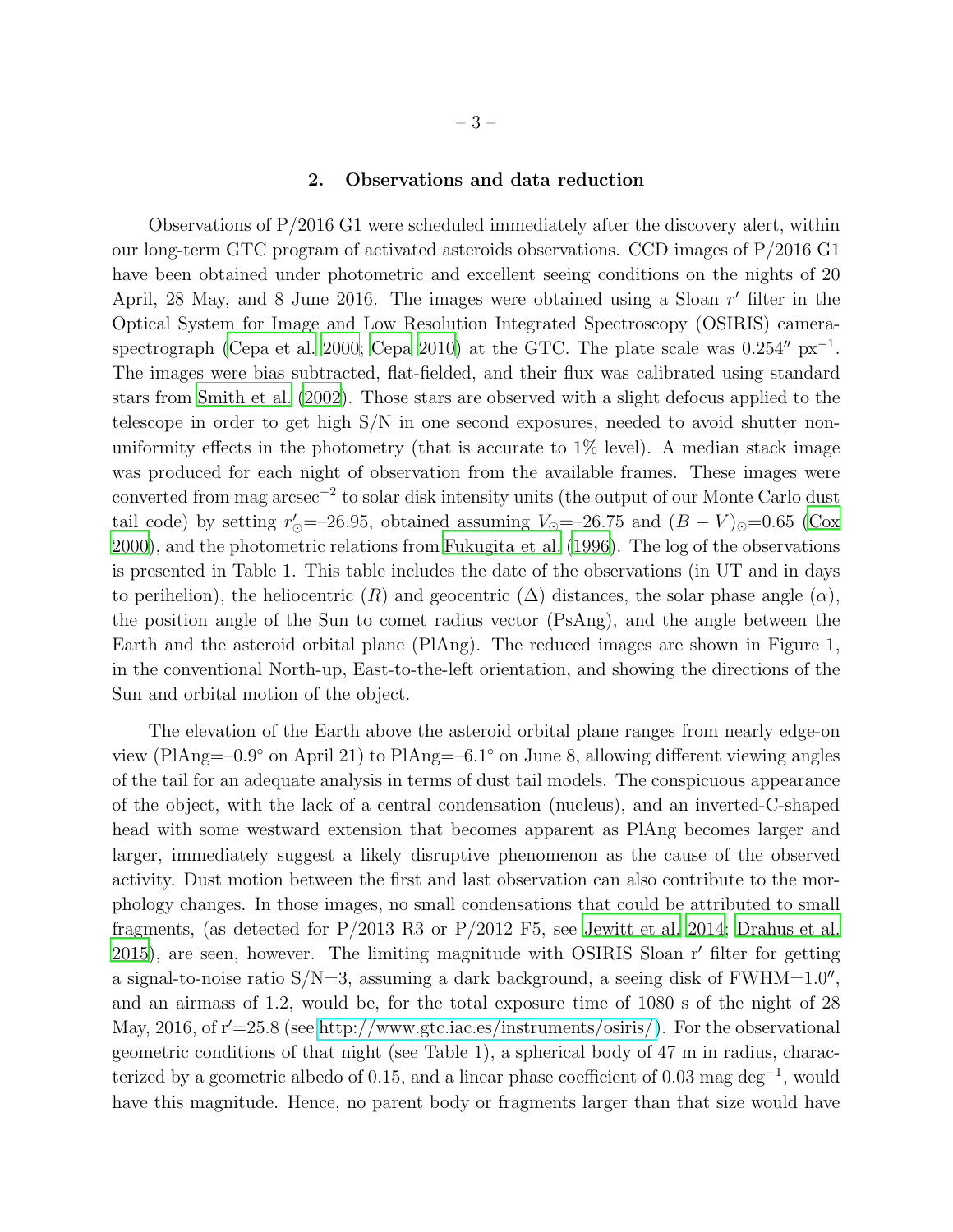been produced as a consequence of the asteroid activation. This is actually an optimistic size limit, however, since the limiting magnitude refers to a dark background, and not to a source located within a bright background coma.

#### 3. The Model

To perform a theoretical interpretation of the obtained images in terms of the dust physical parameters, we used our Monte Carlo dust tail code, which has been used previously on several works on activated asteroids and comets, including comet 67P/Churyumov-Gerasimenko, the Rosetta target (e.g., [Moreno et al. 2016a\)](#page-8-6). This model computes the dust tail brightness of a comet or activated asteroid by adding up the contribution to the brightness of each particle ejected from the parent nucleus. The particles, after leaving the object's surface, are ejected to space experiencing the solar gravity and radiation pressure. The nucleus gravity force is neglected, a valid approximation for small-sized objects. Then, the trajectories of the particles become Keplerian, having orbital elements which depend on their physical properties and ejection velocities (e.g. [Fulle 1989\)](#page-7-5). In order to build up an usable representation of the individual images with the Monte Carlo procedure, we usually launch from  $2\times10^6$  to  $10^7$  particles. For a given set of dust parameters, three synthetic images corresponding to the observational parameters of table 1 are generated using separate Monte Carlo runs for each image.

The ratio of radiation pressure to the gravity forces exerted on each particle is given by the parameter  $\beta = C_{pr} Q_{pr} / (2\rho r)$ , where  $C_{pr} = 1.19 \times 10^{-3}$  kg m<sup>-2</sup>,  $Q_{pr}$  is the radiation pressure coefficient, and  $\rho$  is the particle density.  $Q_{pr}$  is taken as 1, as it converges to that value for absorbing particles of radius  $r \gtrsim 1 \mu m$  (see e.g. [Moreno et al. 2012](#page-8-7), their Figure 5).

To make the problem tractable, a number of simplifying assumptions on the dust physical parameters must be made. Thus, the particle density is taken as 1000 kg m<sup>−</sup><sup>3</sup> , and the geometric albedo is set to  $p_v=0.15$ , a typical value for C-type asteroids. The assumption of a lower albedo would imply an increase in the derived loss rates to fit the observed brightness. For the particle phase function correction, we use a linear phase coefficient of 0.03 mag  $\text{deg}^{-1}$ , which is in the range of comet dust particles in the  $1° \leq \alpha \leq 30°$  phase angle domain [\(Meech & Jewitt 1987\)](#page-8-8). A broad size distribution is assumed, with minimum and maximum particle radii set to 1  $\mu$ m and 1 cm, respectively, and following a power-law function of index  $\kappa$ =–3. This index was found appropriate after repeated experimentation with the code, and it is within the range of previous estimates of the size distribution of particles ejected from activated asteroids and comets.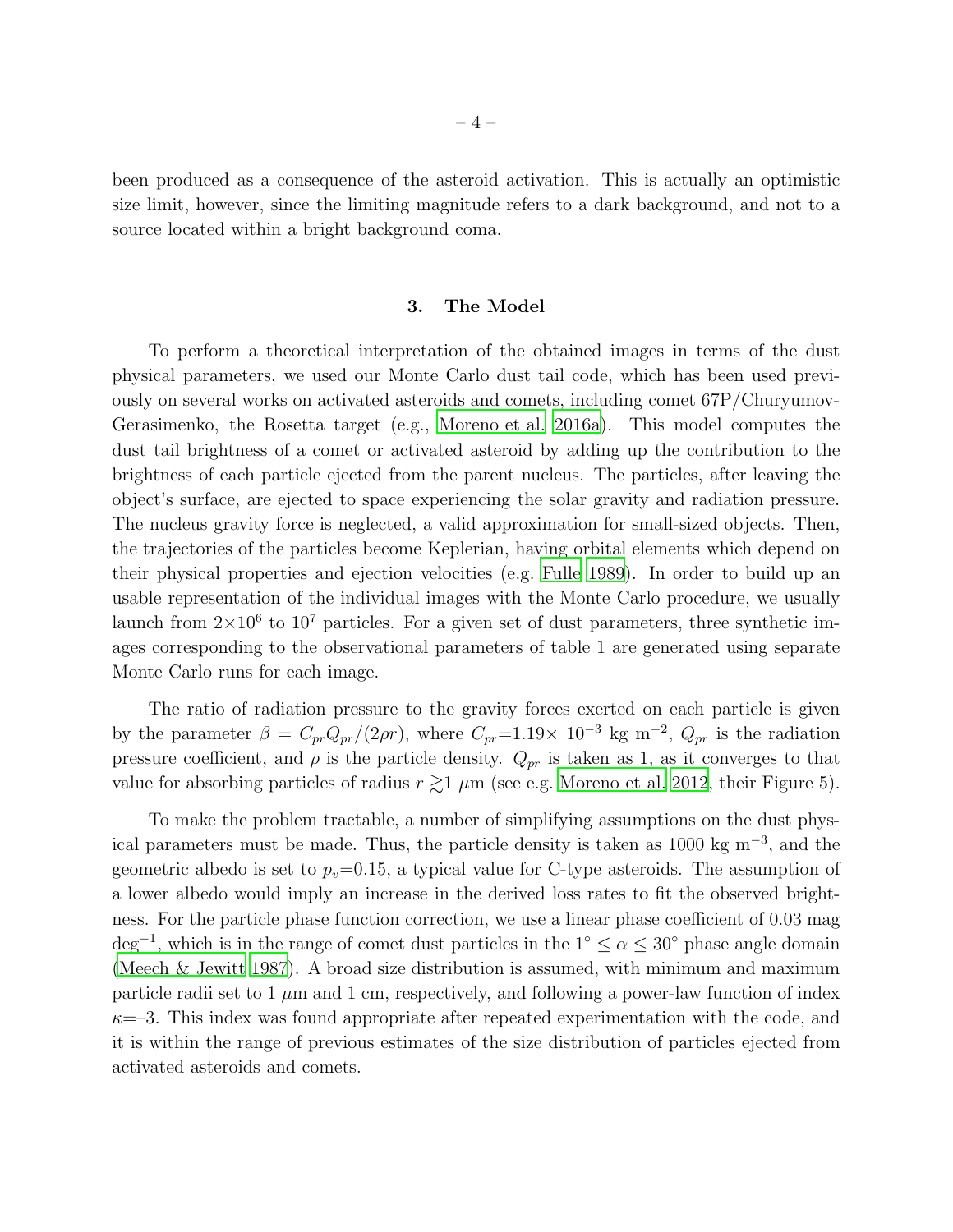We assume isotropic ejection of the particles, which will provide a first order description of the dust model parameters, although some of them such as the dust size distribution, the ejected dust mass, and the timing of event, can be estimated using such approximation.

The ejection velocity of the particles will depend on the activation mechanism involved, which, in principle, is unknown. However, the object is located in the inner region of the main belt, having a small semi-major axis, suggesting that ice sublimation is unlikely the driver of the activity. Recent results on activated asteroid P/2015 X6 [\(Moreno et al. 2016b\)](#page-8-9) reveal that a random function for the velocities of the form  $v = v_1 + \zeta v_2$ , where  $\zeta$  is a random number in the [0, 1] interval, and  $v_1$  and  $v_2$  are fitting parameters, produced adequate results. Hence, to limit the number of free parameters, we assume that velocity law.

For the dust loss rate as a function of time, we adopt a half-Gaussian function whose maximum is the peak dust-loss rate  $(M_0)$ , located at the event onset  $(t_0)$ . The half-width at half-maximum of the Gaussian (HWHM) is a measure of the effective time span of the event.

Summarizing, we have selected five fitting parameters for the isotropic model: the two dust ejection velocity parameters  $(v_1$  and  $v_2)$  and the three parameters associated to the dust loss rate function  $(M_0, t_0, t_0, t_0)$  and HWHM). The model analysis, aimed at finding the best-fit set of parameters, is conducted by the downhill simplex method [\(Nelder & Mead](#page-8-10) [1965\)](#page-8-10), using the FORTRAN implementation described in [Press et al. \(1992\)](#page-8-11). A preliminary, zero-th order analysis, of the images is first performed by building a syndyne-synchrone map [\(Finson & Probstein 1968](#page-7-6)) for each observing date. As an example, the synchrone map for the 28 May 2016 image is displayed in Figure 2. It is clear from the plot that the time span the asteroid has been active should be between around –300 to –360 days to perihelion, and its duration cannot be much longer than the time difference of ∼60 days, otherwise the dust cloud would have been much more fan broadly. Hence, parameter  $t_0$  was assumed in the five-dimensional starting simplex to vary between these limits. In addition, it is also clear from the synchrone plot that a very short emission scenario (say, less than a day) can also be ruled out owing to the observed tail width.

All the other parameters were assumed to vary broadly between physically reasonable limits. The fits are characterized by the parameter  $\chi = \sum \sigma_i$ , where the summation is extended to the three images under consideration, and  $\sigma_i = \sqrt{\left(\sum [\log(I_{obs}(i)) - \log(I_{fit}(i))]^2/N(i)\right)}$ , where  $I_{obs}(i)$  and  $I_{fit}(i)$  are the observed and modeled tail brightness, and  $N(i)$  is the number of pixels of image i. We work on the logarithm of intensities in order to give a much more similar weight to the outermost image isophotes and the innermost ones than would be done using simply intensities, owing to the brightness gradient toward the innermost portion of the object.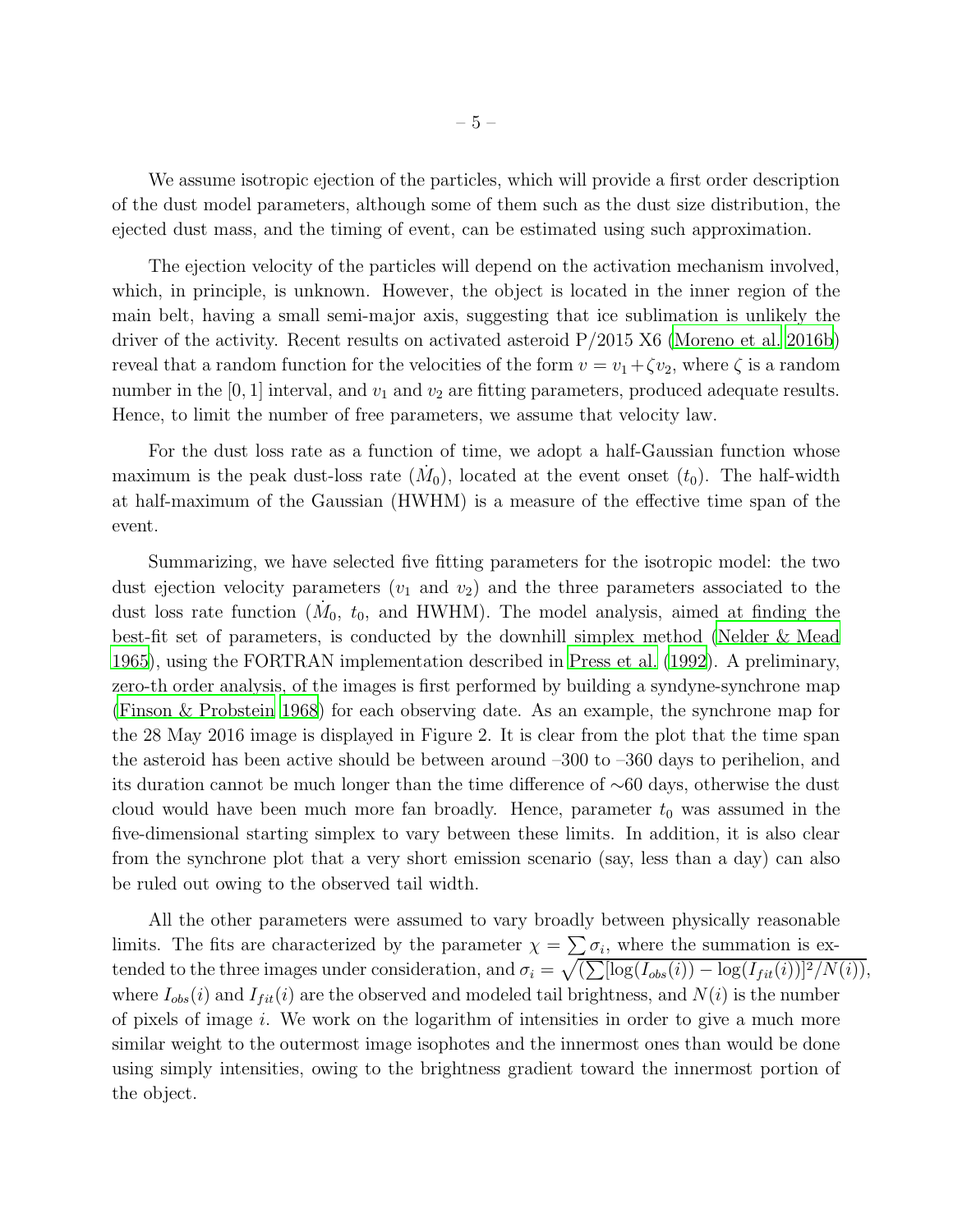#### 4. Results and discussion

Using the procedure described in the previous section, we found the following best-fit parameters:  $\dot{M}_0$ =7.6 kg s<sup>-1</sup>, t<sub>0</sub>=-350 days, HWHM=24 days, v<sub>1</sub>=0.015 m s<sup>-1</sup> and v<sub>2</sub>=0.122 m s<sup>-1</sup>. The total dust mass ejected was  $1.7 \times 10^7$  kg, all this mass being emitted before the first observation of April 21, 2016.

The best-fit images are compared to the observed ones in Figure 3. This best-fit model has  $\chi=0.109$ . As in our analysis of activated asteroid  $P/2015$  X6 [\(Moreno et al. 2016b](#page-8-9)), acceptable solutions are considered only when  $\chi \leq 0.15$ . These limiting values of  $\chi$  provide lower and upper limits to the derived best-fit parameters. Thus, for the timing parameters  $t_0$ and HWHM, we obtain  $t_0 = -350^{+10}_{-30}$  days, and HWHM= $24^{+10}_{-7}$  days. This implies a relatively short-duration event, that, in principle, can be associated to a wide range of phenomena. The particle velocities found are very small, ranging from  $0.015$  to  $0.14 \text{ m s}^{-1}$ . The mean value of these velocities ( $\sim 0.08$  m s<sup>-1</sup>) is comparable to the escape velocity an object of 35 m in radius and 3000 kg m<sup>-3</sup> in density. However, as stated before, the minimum detectable object radius is ∼50 m. This implies that a parent nucleus, or possible fragments, smaller than that size would have remained unobserved. Higher resolution and better sensitivity images (such as provided by the Hubble Space Telescope) are clearly needed to search for fragments.

Regarding the particle size limits, we must note that the upper limit assumed of  $r_{max}=1$ cm is constraining the total mass ejected to  $\sim$ 1.7×10<sup>7</sup> kg. However, if this upper limit is increased, the amount of mass ejected would be larger accordingly. For instance, increasing  $r_{max}$  to 10 cm, we can obtain fits of comparable quality to those shown in Figure 3, just by varying the power index of the size distribution from  $\kappa = -3.0$  to  $\kappa = -3.2$ , and the peak mass loss rate from  $\dot{M}_0$ =7.6 kg s<sup>-1</sup> to  $\dot{M}_0$ =32 kg s<sup>-1</sup>. In consequence, the amount of dust mass calculated from our standard isotropic model would be actually a lower limit to the total mass emitted, if particles larger than 1 cm in radius were ejected.

In order to gain more insight into the possible activation mechanism(s), we note that while the inverted-C shape feature observed on May 29 and June 8 images are approximately mimicked with the isotropic model, the westward extension is, as expected, not reproduced in the simulated images, implying some asymmetry in the ejection pattern. After some experimentation with the code, we found that if right at the beginning of the event all the ejected material is directed towards a specific direction and during a very short time interval, instead of being emitted isotropically, we could then simulate that brightness feature. To accomplish this task, we introduce a cometocentric reference system of unit vectors  $(u_r, u_\theta)$ ,  $u_z$ ), where  $u_r$  points away from the Sun,  $u_\theta$  is perpendicular to  $u_r$ , located on the orbital plane, in the sense opposite to the comet motion, and  $u<sub>z</sub>$  is perpendicular to the orbit plane.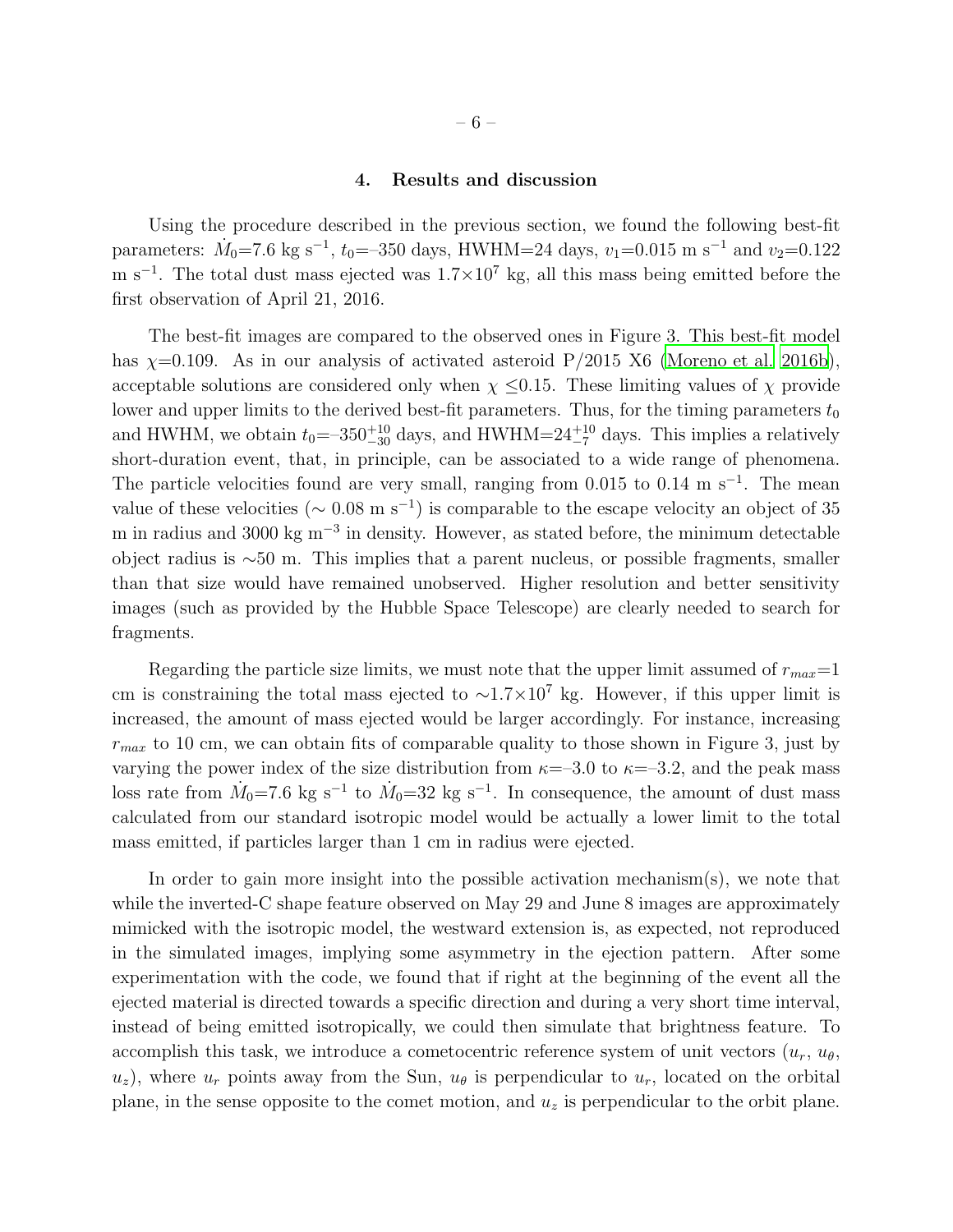We found that in order to simulate the westward brightness feature, the direction of ejection must satisfy  $u_r \sim 1$ , i.e., pointing away from the Sun. Figure 4 shows the effect of ejection around a specific direction given by  $u_r \sim 0.98$ ,  $u_\theta \sim 0.18$ ,  $u_z \sim 0.08$  on the May and June images (modified isotropic model), compared with the nominal isotropic model. The duration of this early dust mass ejection was set to 9 hours, but the feature could be equally simulated assuming a shorter time interval, as long as the total mass ejected in that direction keeps constant. This could be interpreted as the result of an impact whose ejecta is directed along that direction. Although such event should have likely generated an ejection cone with an aperture ∼40◦ , we cannot, however, describe the direction pattern more accurately owing to the limited spatial resolution of the measurements and the viewing angles restriction inherent to Earth-based observations. The dust mass ejected in that privileged direction would be  $\sim$ 2.4×10<sup>5</sup> kg. We note that, although a fraction of the ejected material would have probably traveled at much higher velocity, in a collision most of the material is actually ejected at lower velocities [\(Housen and Holsapple 2011\)](#page-8-12). The impact would have induced a partial destruction of the asteroid, with dust grains being emitted to space nearly isotropically while the body is being torn apart. The presence of small fragments that could be generated in the disruption process can only be assessed with more sensitive instrumentation.

### 5. Conclusions

From the GTC imaging data and the Monte Carlo dust tail modeling of the activated asteroid P/2016 G1, we arrived to the following conclusions:

1) Asteroid P/2016 G1 was activated  $350^{+10}_{-30}$  days before perihelion, i.e., around 10th February 2016. The activity had a duration of  $24^{+10}_{-30}$  days (HWHM), so that no dust has been produced since our first observation of April 21, 2016. The total dust mass emitted was at least  $\sim$ 2×10<sup>7</sup> kg, with a maximum level of activity of  $\sim$ 8 kg s<sup>-1</sup>. These parameters were estimated assuming a power-law size distribution of particles between 1  $\mu$ m and 1 cm, with power index of  $\kappa = -3.0$ , geometric albedo of 0.15, and being emitted isotropically from an otherwise undetected nucleus. The calculated peak and total dust mass are lower limits, as if larger values for the maximum particle size were assumed, these quantities would increase. In addition, if different values for the geometric albedo and/or for the density of the particles were assumed, these quantities would also change accordingly.

2) While the inverted-C feature which is apparent in the out-of-plane images of May 29 and June 8, 2016 is approximately mimicked by the isotropic ejection model, a westward brightness feature cannot be reproduced with that model. However, if some dust mass is ejected from a specified direction right at the time of activation, which turns out to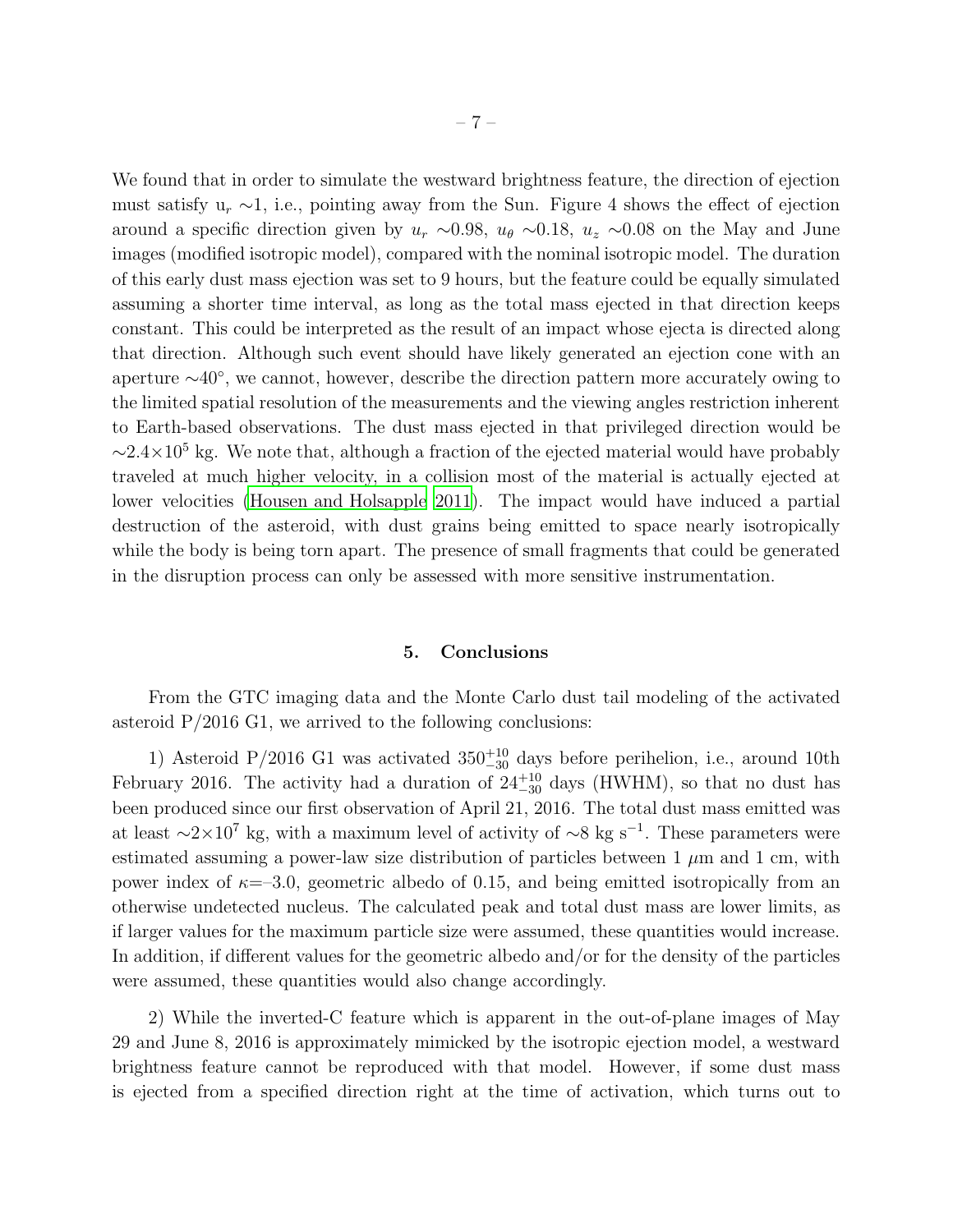be approximately along the Sun-to-asteroid vector, that feature becomes apparent in the simulations. We speculate that this dust ejection could be associated to an impact, and that the subsequent modeled activity is due to the asteroid partial or total disruption. The impact itself had produced the ejection of some  $2.4 \times 10^5$  kg of dust.

3) The inferred ejection velocities of the dust particles are very small, in the range of 0.015 to 0.14 m s<sup>-1</sup>, with an average value of  $\sim$ 0.08 m s<sup>-1</sup>, corresponding to the escape velocity of an object of 35 m radius and 3000 kg m<sup>−</sup><sup>3</sup> density. An object of that size would have been remained well below the detection limit of the images acquired, so that we cannot assure whether fragments of that size or smaller could exist in the vicinity of the dust cloud. Deeper imaging of the object is clearly needed to assess this fact and to determine the fragment dynamics.

We are very grateful to an anonymous referee for his/her appropriate and very constructive comments that helped to improve the paper considerably.

This article is based on observations made with the Gran Telescopio Canarias, installed in the Spanish Observatorio del Roque de los Muchachos of the Instituto de Astrofísica de Canarias, in the island of La Palma.

This work was supported by contracts AYA2015-67152-R and AYA2015-71975-REDT from the Spanish Ministerio de Economía y Competitividad. J. Licandro gratefully acknowledges support from contract AYA2015-67772-R.

#### REFERENCES

- <span id="page-7-2"></span>Cox, A.N. 2000, Allen's Astrophysical Quantities, fourth edition. Springer-Verlag.
- <span id="page-7-0"></span>Cepa, J., Aguiar, M., Escalera, V. et al. 2000, Poc. SPIE, 4008, 623
- <span id="page-7-1"></span>Cepa, J. 2010, Highlights of Spanish Astrophysics V, Astrophysics and Space Science Proceedings, Springer-Verlag, p. 15
- <span id="page-7-4"></span>Drahus, M., Waniak, W., Tendulkar, S. et al. 2015, ApJ, 802, L8
- <span id="page-7-6"></span>Finson, M., & Probstein, R. 1968, ApJ, 154, 327
- <span id="page-7-5"></span>Fulle, M., 1989, A&A, 217, 283

<span id="page-7-3"></span>Fukugita, M., Ichikawa, T., Gunn, J.E., et al. 1996, AJ, 111, 1748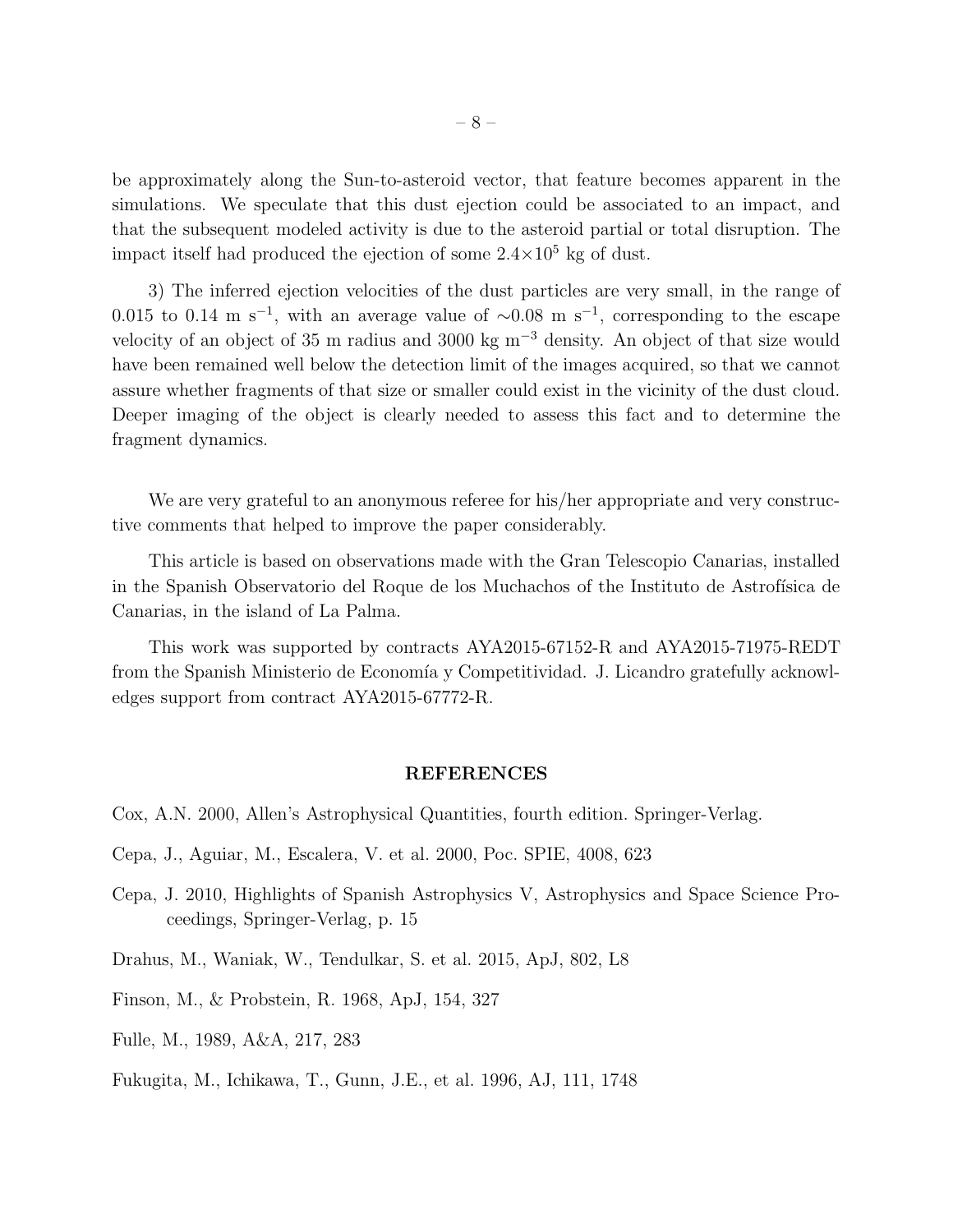- <span id="page-8-12"></span>Housen, K.R. & Holsapple, K.A. 2011, Icarus, 211, 856
- <span id="page-8-2"></span>Hsieh, H.H., Jewitt, D., and Fernández, Y. 2004, AJ, 127, 2997
- <span id="page-8-5"></span>Jewitt, D., Agarwal, J., Li, J., et al. 2014, ApJ, 784, L1
- <span id="page-8-3"></span>Jewitt, D., Agarwal, J., Hsieh, H. 2015, Asteroids IV (Tucson, AZ: Univ. Arizona Press)
- <span id="page-8-1"></span>Kresak, L. 1982 BAICz, 33, 104
- <span id="page-8-8"></span>Meech, K. J., & Jewitt, D. C., 1987, A&A, 187, 585
- <span id="page-8-7"></span>Moreno, F., Pozuelos, F., Aceituno, F., et al. 2012, ApJ, 752, 136
- <span id="page-8-6"></span>Moreno, F., Snodgrass, C., Hainaut, O., et al. 2016, A&A, 587, A155
- <span id="page-8-9"></span>Moreno, F., Licandro, J., Cabrera-Lavers, A., et al. 2016 ApJ, in press
- <span id="page-8-10"></span>Nelder, J. A., & Mead, R. 1965, Comput. J., 7, 308
- <span id="page-8-11"></span>Press, W.H., Teukolsky, S.A., Vetterling, W.T., & Flannery, B.P. 1992, in Numerical Recipes in FORTRAN (Cambridge: Cambridge Univ. Press), 402
- <span id="page-8-4"></span>Smith, J.A., Tucker, D.L., Kent, S., et al. 2002, AJ, 123, 2121
- <span id="page-8-0"></span>Weryk, R. & Wainscoat, R.J. 2016, Central Bureau for Astronomical Telegrams, 4269

This preprint was prepared with the AAS IATEX macros v5.2.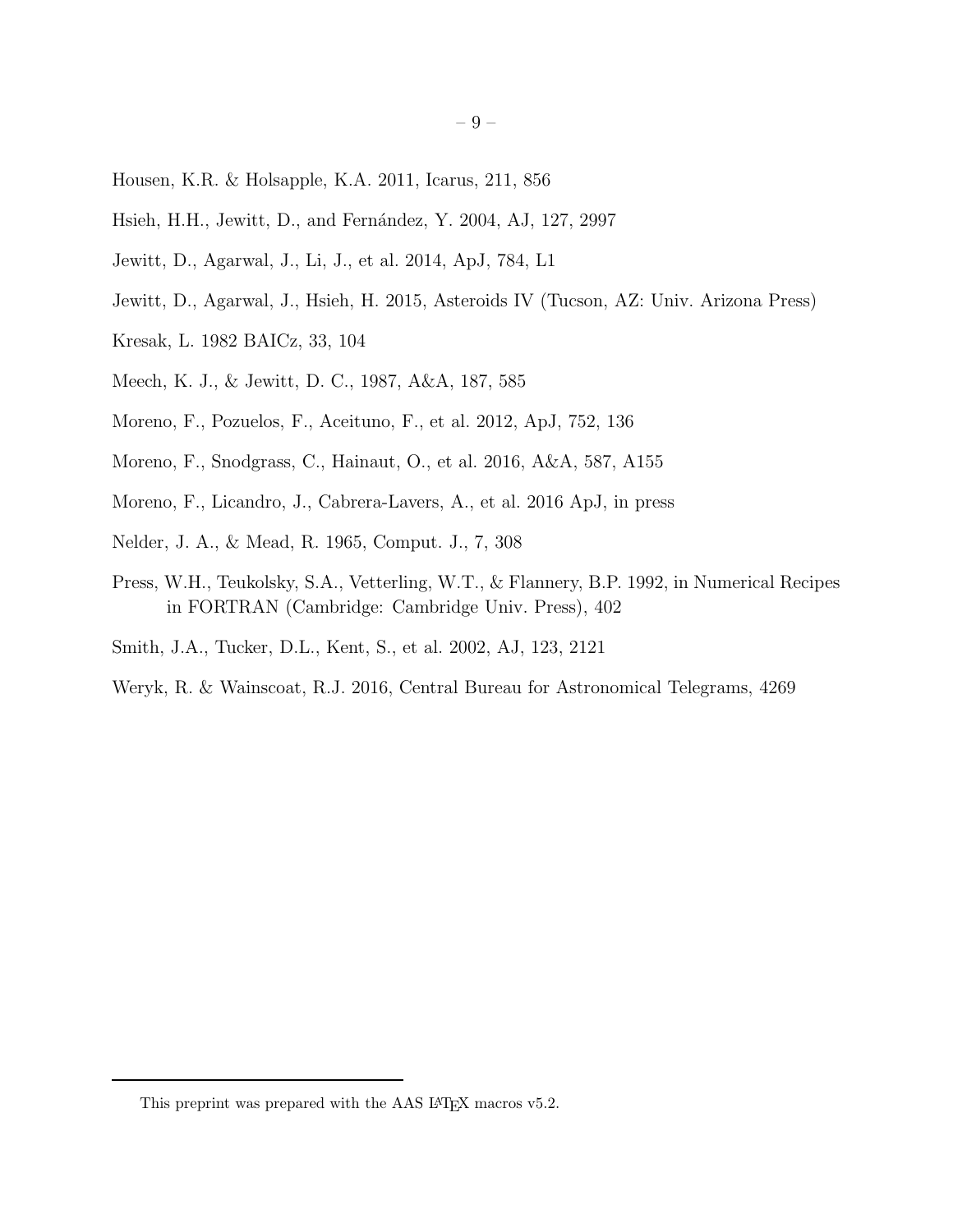

Fig. 1.— Median stack images of P/2016 G1 obtained with the OSIRIS instrument of the 10.4m GTC through a Sloan r' filter, at the indicated dates. North is up, East to the left. The directions opposite to Sun and the negative of the orbital velocity motion are shown. The arrow in the middle of central panel indicates the westward feature that emerges from the inverted C-shaped mentioned in the text. The dimensions of the panels (from left to right, in km projected on the sky at the asteroid distance) are  $27930 \times 27930$ ,  $26305 \times 26305$ , and  $27025 \times 27025$ . The images are stretched linearly in brightness, with maximum intensity levels, from left to right, of  $8\times10^{-14}$ ,  $5\times10^{-14}$ , and  $4\times10^{-14}$  solar disk intensity units. Faint trailed stars are apparent near the head of the object, perpendicular to the tail, in the 8.91 June 2016 image, the brightest one being indicated by an arrow.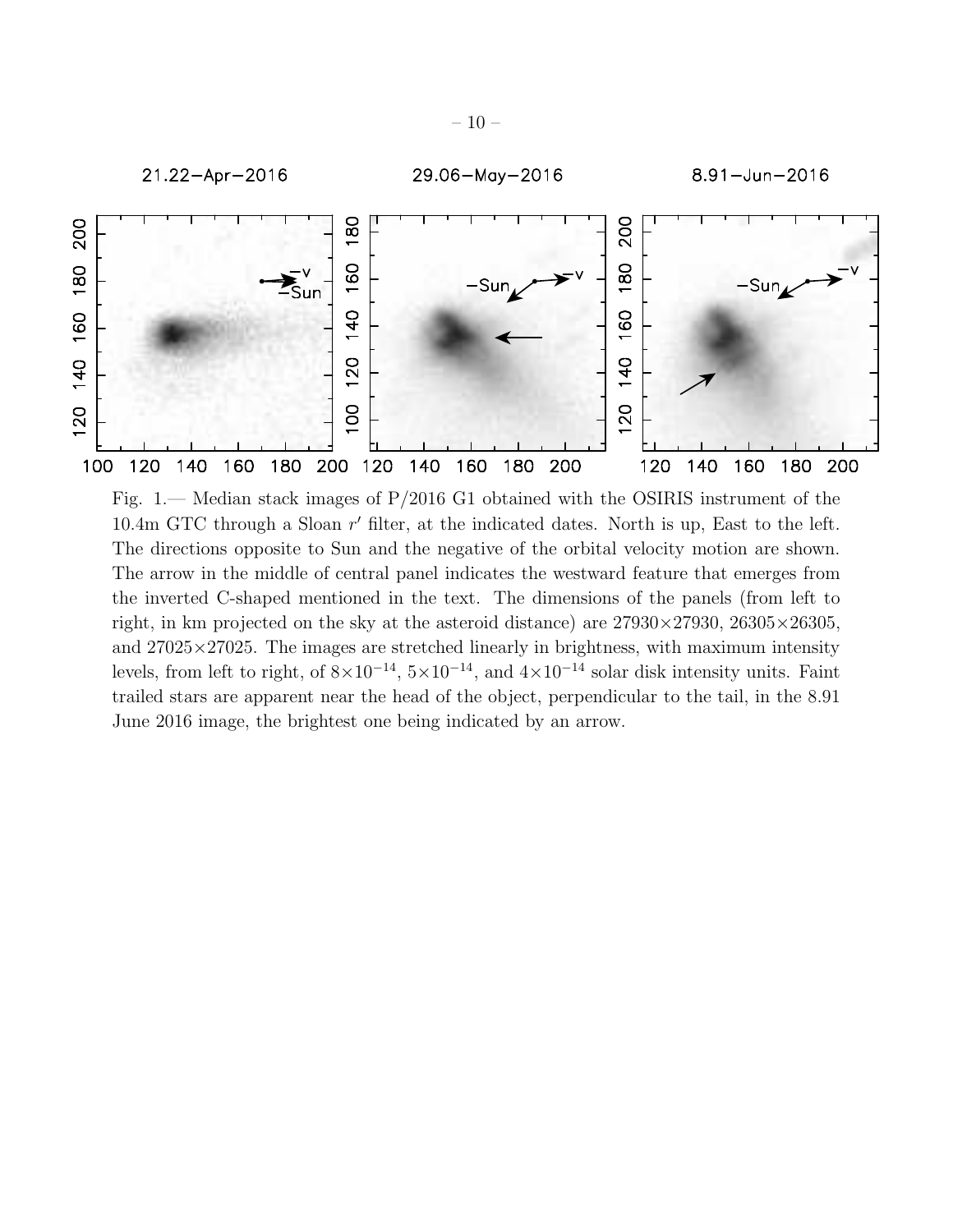



Fig. 2.— Synchrone map corresponding to the 29.06 May 2016 image overplotted on the contour map (thin solid lines). Synchrones (thick solid lines) correspond to –380 to –260 days to perihelion, in steps of 20 days, as labeled. The directions to the Sun and the orbital velocity motion of the asteroid are indicated.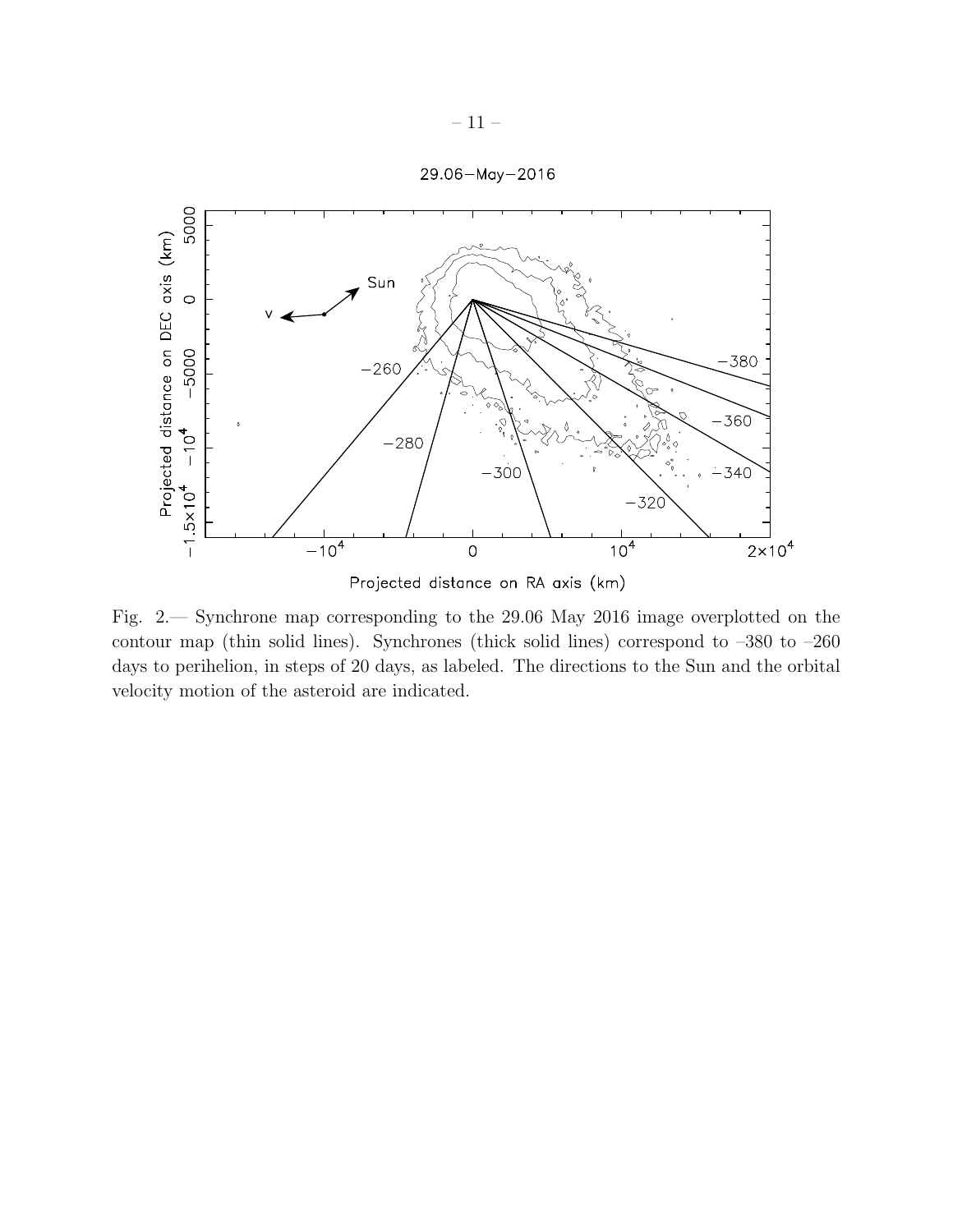

Fig. 3.— Measured (black) and modeled (red) isophotes for the three images analyzed. Innermost isophote levels are  $4\times10^{-14}$  (left panel) and  $2\times10^{-14}$  (center and right panels) solar disk intensity units, and decrease in factors of two outwards.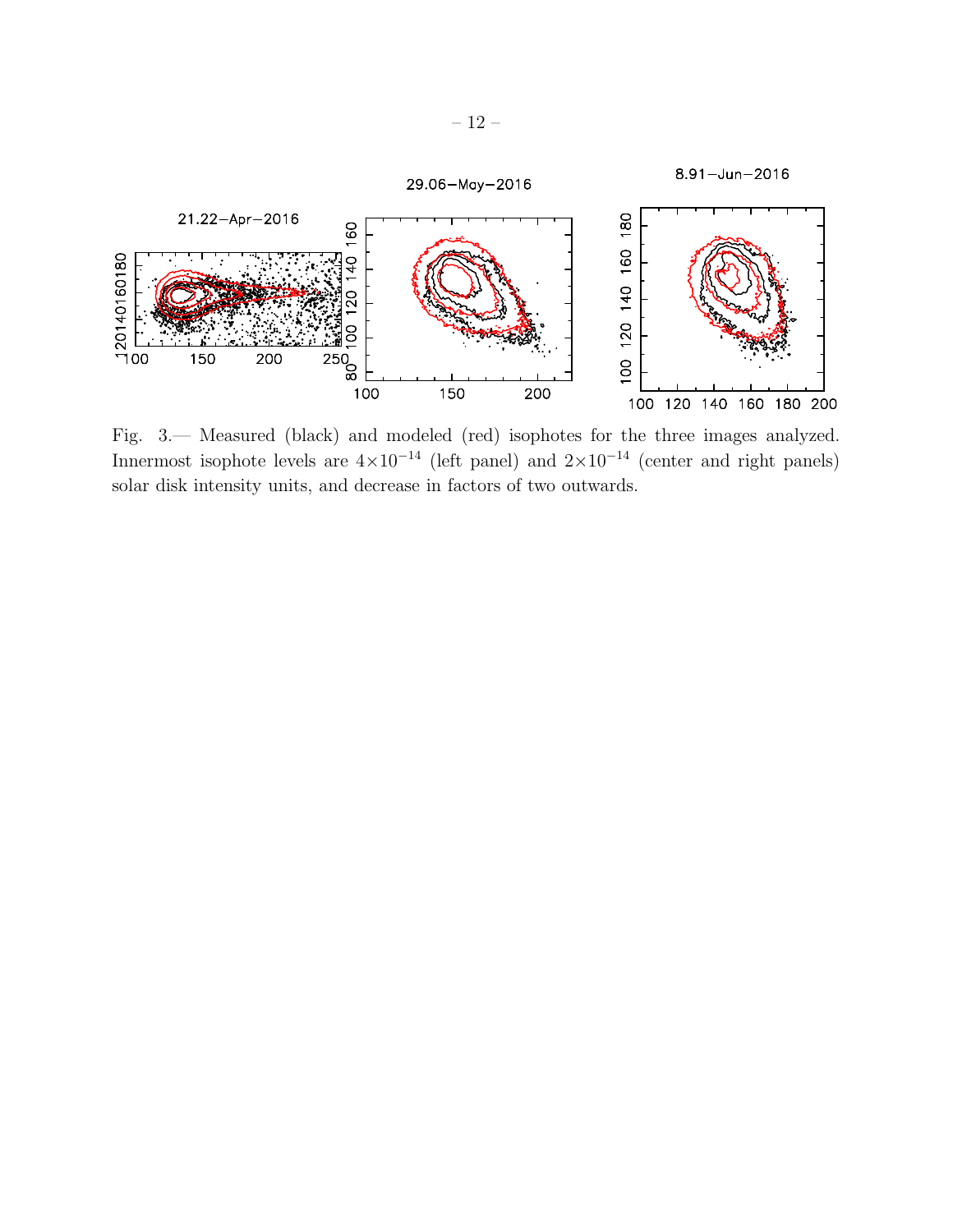

**ISOTROPIC MODEL** 

MODIFIED ISOTROPIC MODEL



Fig. 4.— Observed and simulated images in the vicinity of the head region on May 29.06 (upper panels, a, b, and c) and June 8.91 (lower panels, d, e, and f). The observations are on panels (a) and (d). The isotropic ejection model images are on panels (b) and (e), and the modified isotropic model including early dust ejection in the direction of unit vector (0.98,0.18,0.08) in the cometocentric frame are on panels (c) and (f). The arrows indicate the location of the westward extension described in the text, which appears in the observations and in the modified isotropic model, but not in the isotropic model. The upper panels have dimensions of  $10522 \times 10522$  km, and the lower panels  $10810 \times 10810$  km.